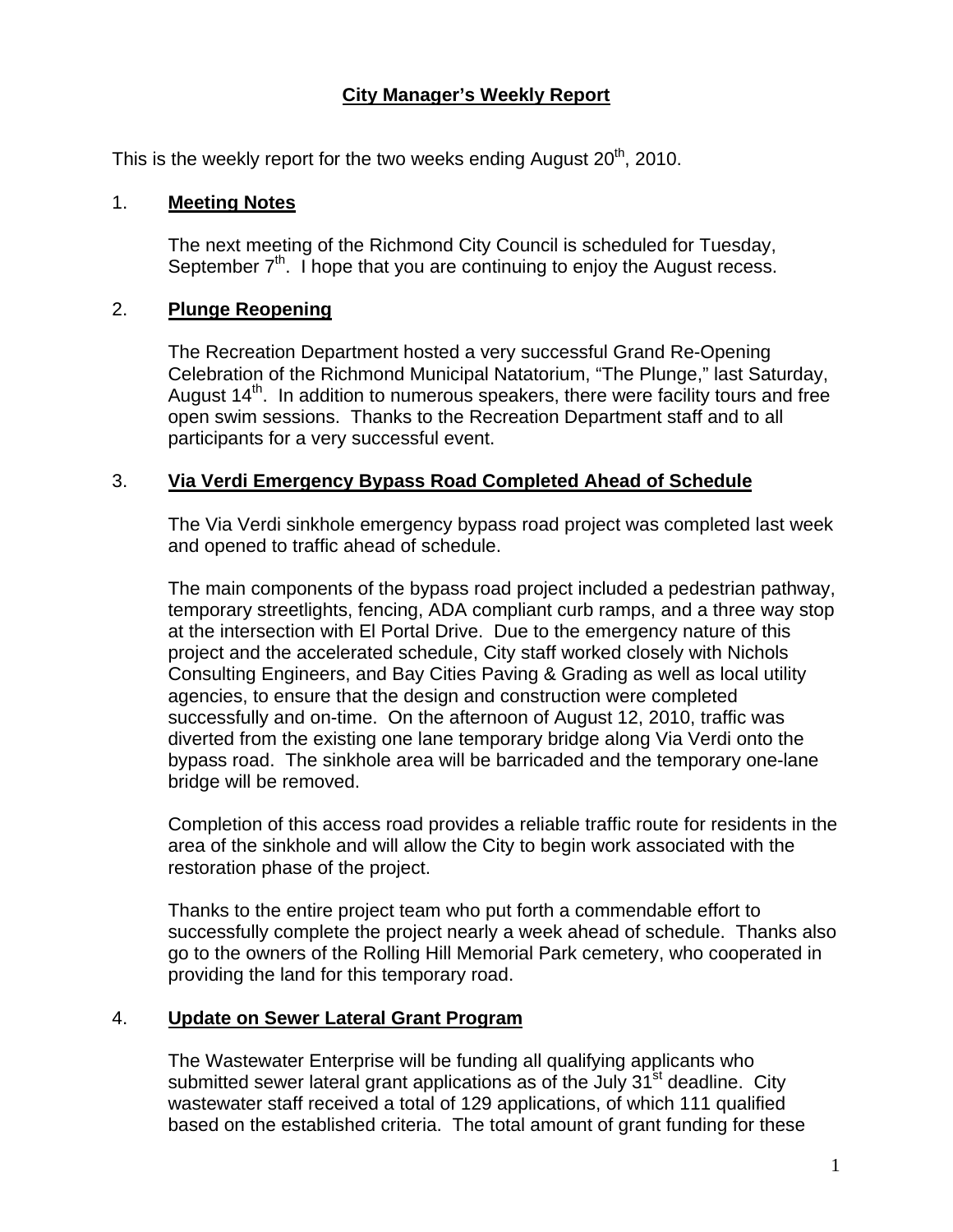111 applications is \$233,860 and the enterprise has identified adequate funds for this amount. As you may recall, the City Council increased the funding for this very successful program for FY 2010-11 from its prior funding level of \$100,000 so that more applications could be accepted.

All lateral grant applications that were received after July 31, 2010 are being kept on file in the event that additional funding becomes available within the remainder of the year.

It should be noted that eight property owners on Chanslor communicated with one another to jointly participate in the program for FY 2010-11. This type of cooperative effort is exceptional and helps minimize the amount of asphalt cutting that will occur over the next several years (after the road resurfacing project is completed).

## 5. **City Benefits from Credit Rating Recalibrations**

Over the past several months, Moody's Rating Agency has been reviewing the credit ratings of all municipal agencies, and has been applying a "global" rating scale that is intended to bring all municipal credit ratings more in line with the ratings it issues for corporate debt. As a result of these actions, the City of Richmond has received upgrades from Moody's on its General Fund and Wastewater Enterprise credit ratings to A3 and A2, respectively. The Standard & Poor's ratings of A+ and AA for these two funds remain unchanged.

### 6. **City Receives Certificate of Achievement for Excellence in Financial Reporting**

For the third year in a row, the City of Richmond received a Certificate of Achievement for Excellence in Financial Reporting for its Comprehensive Annual Financial Report (CAFR) for the fiscal year ended June 30, 2010. The certificate was awarded by the Government Finance Officers Association of the United States and Canada (GFOA). The Certificate of Achievement is the highest form of recognition in the area of governmental accounting and financial reporting, and its attainment represents a significant accomplishment by the City.

The CAFR was deemed to meet the high standards of the GFOA, including demonstrating a constructive "spirit of full disclosure" to clearly communicate its financial story and motivate potential users and user groups to read the CAFR.

### 7. **Honda's Port of Entry Results**

At the end of its first four months of operation, the Honda Port of Entry is running strong. Since the first ship arrived in April, through the end of July, a total of 23,480 vehicles have been processed through the facility, resulting in \$850,807 in total revenues earned to date. This more than covers the entire annual debt service of \$838,408 due for this fiscal year.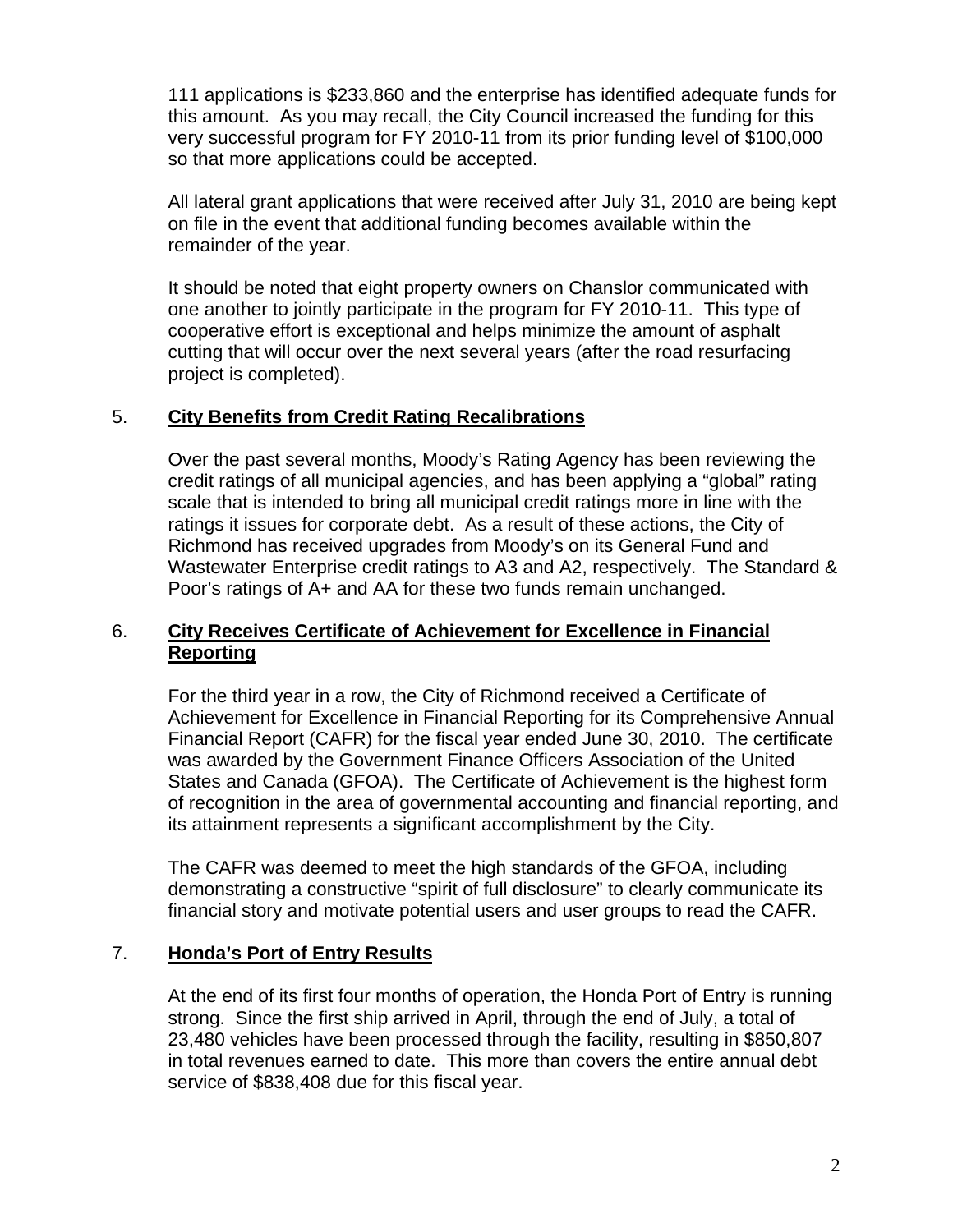# 8. **ABC Channel 7 Reports on Richmond Seedbank**

As previously reported to you, a free seed lending library recently opened in the main branch of the Richmond Library through a collaborative effort by the Richmond Public Library and the Richmond Rivets. Rebecca Newburn is the founder and co-coordinator of the Richmond Grows Seed Lending Library.

Basically, people can "borrow" seeds from the library any time it's open after they attend a half-hour orientation. The program lends seeds for a wide collection of edibles, including dozens of varieties of tomatoes, beans, squash and peppers, as well as seeds of herbs, flowers, California natives and ornamental plants. At the orientation, borrowers learn about how the library is organized, what it means to "borrow" seeds and why a free seed library is valuable to the community. The hope is that people will start to learn how to save seeds and return a portion to the library to keep it self-sustaining.

This past Monday, ABC News Channel 7 did an outstanding report on this innovative program. You can see it here: [http://abclocal.go.com/kgo/story?section=news/local/east\\_bay&id=7612093](http://abclocal.go.com/kgo/story?section=news/local/east_bay&id=7612093)

Thanks to Rebecca and Catalin for all their help in establishing and maintaining the library!

## 9. **Public Work Updates**

- 1. Public Works, in partnership with the City of El Cerrito, completed the resurfacing of Sonoma Avenue (which is shared by both cities) from Hazel Avenue to Charles Avenue. The City of Richmond provided labor and equipment, and the City of El Cerrito provided the asphalt materials.
- 2. Crews resurfaced  $9<sup>th</sup>$  Street from Ripley Avenue to the south end of the street. Public Works also performed dig outs on 23<sup>rd</sup> Street from Cutting Boulevard to Ohio Avenue. Next week the paving crew will begin grinding Acacia, Elm and Maple Streets between  $7<sup>th</sup>$  and  $8<sup>th</sup>$  Streets.
- 3. A Parks and Landscaping Division contractor continued work this past week at Nicholl Park to replace four old and damaged lighting poles, two at the skate park and the other two along the main walkway.
- 4. The Parks and Landscaping Division's East Region (east of 23rd Street) conducted vegetation control management along the Greenway from San Pablo Avenue to Carlson Boulevard. The North Region (Hilltop) installed access gates along the sound wall on Southbound Richmond Parkway from I-80 to Lakeside Drive. The North Region also worked on trail vegetation control within the Marina District.
- 5. The Facilities Maintenance Division did an excellent job in helping to prepare the Senior Annex Center for the recent visit by Congressman George